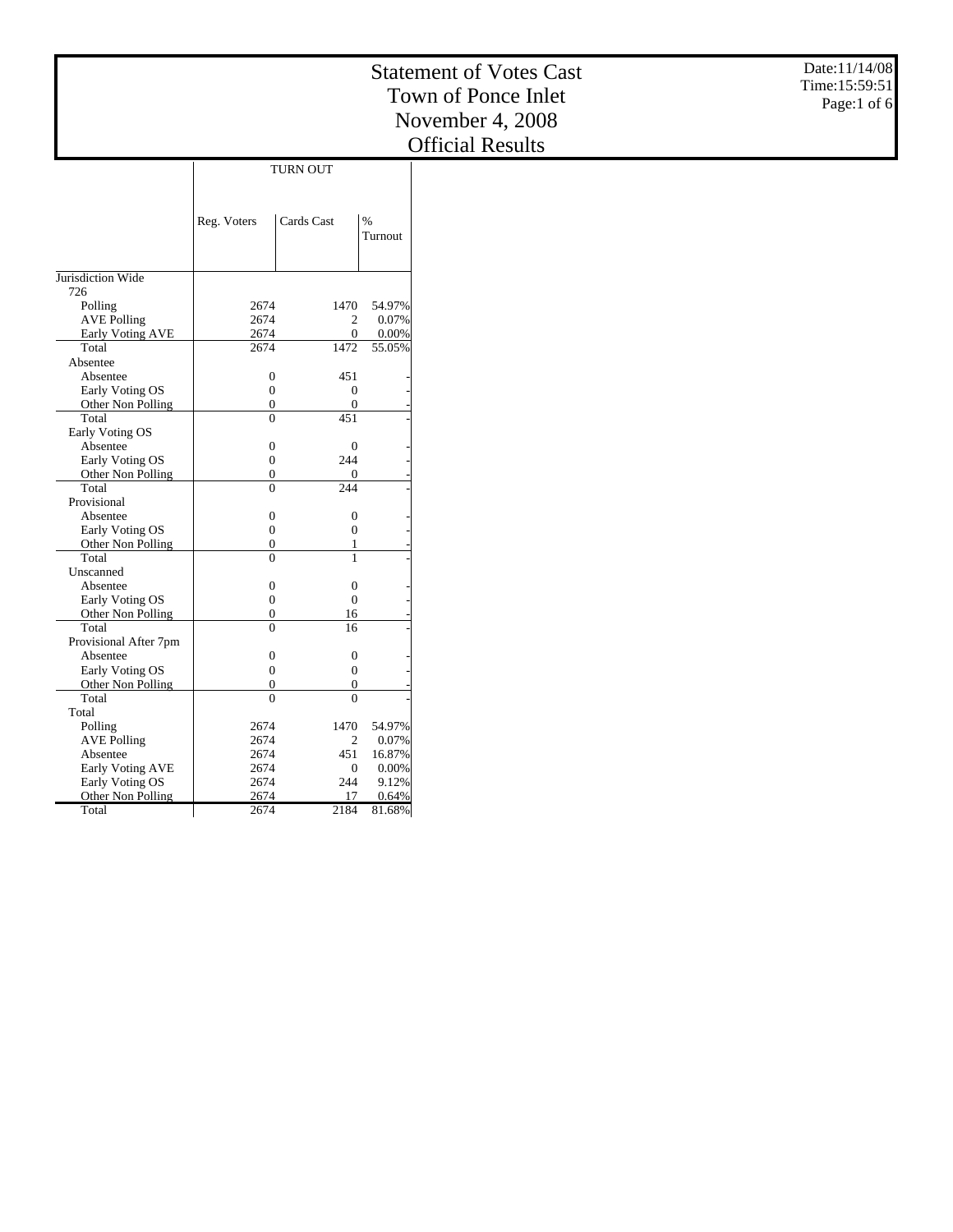Date:11/14/08 Time:15:59:51 Page:2 of 6

| THUIAL IV |  |
|-----------|--|
| Mayor     |  |

|                       | Reg. Voters | Times<br>Counted | <b>Total Votes</b> | Tony Goudie      |            | Gary Swanhart    |        |
|-----------------------|-------------|------------------|--------------------|------------------|------------|------------------|--------|
| Jurisdiction Wide     |             |                  |                    |                  |            |                  |        |
| 726                   |             |                  |                    |                  |            |                  |        |
| Polling               | 2674        | 1470             | 1424               |                  | 919 64.54% | 505              | 35.46% |
| <b>AVE Polling</b>    | 2674        | 2                | $\overline{2}$     | 1                | 50.00%     | 1                | 50.00% |
| Early Voting AVE      | 2674        | $\overline{0}$   | $\mathbf{0}$       | $\Omega$         |            | $\Omega$         |        |
| Total                 | 2674        | 1472             | 1426               | 920              | 64.52%     | 506              | 35.48% |
| Absentee              |             |                  |                    |                  |            |                  |        |
| Absentee              | 2674        | 451              | 421                | 281              | 66.75%     | 140              | 33.25% |
| Early Voting OS       | 2674        | $\overline{0}$   | $\mathbf{0}$       | $\mathbf{0}$     |            | $\boldsymbol{0}$ |        |
| Other Non Polling     | 2674        | $\overline{0}$   | $\mathbf{0}$       | $\mathbf{0}$     |            | $\mathbf{0}$     |        |
| Total                 | $\theta$    | 451              | 421                | 281              | 66.75%     | 140              | 33.25% |
| Early Voting OS       |             |                  |                    |                  |            |                  |        |
| Absentee              | 2674        | $\overline{0}$   | $\mathbf{0}$       | $\overline{0}$   |            | $\overline{0}$   |        |
| Early Voting OS       | 2674        | 244              | 224                | 130              | 58.04%     | 94               | 41.96% |
| Other Non Polling     | 2674        | $\Omega$         | $\Omega$           | $\mathbf{0}$     |            | $\theta$         |        |
| Total                 | $\theta$    | 244              | 224                | 130              | 58.04%     | 94               | 41.96% |
| Provisional           |             |                  |                    |                  |            |                  |        |
| Absentee              | 2674        | $\overline{0}$   | $\mathbf{0}$       | $\boldsymbol{0}$ |            | $\mathbf{0}$     |        |
| Early Voting OS       | 2674        | $\boldsymbol{0}$ | $\boldsymbol{0}$   | $\mathbf{0}$     |            | $\boldsymbol{0}$ |        |
| Other Non Polling     | 2674        | 1                | 1                  |                  | 1 100.00%  | $\overline{0}$   | 0.00%  |
| Total                 | $\Omega$    | $\mathbf{1}$     | $\mathbf{1}$       |                  | 1 100.00%  | $\overline{0}$   | 0.00%  |
| Unscanned             |             |                  |                    |                  |            |                  |        |
| Absentee              | 2674        | $\boldsymbol{0}$ | $\boldsymbol{0}$   | $\boldsymbol{0}$ |            | $\boldsymbol{0}$ |        |
| Early Voting OS       | 2674        | $\overline{0}$   | $\mathbf{0}$       | $\mathbf{0}$     |            | $\mathbf{0}$     |        |
| Other Non Polling     | 2674        | 16               | $\overline{0}$     | $\mathbf{0}$     |            | $\overline{0}$   |        |
| Total                 | $\Omega$    | 16               | $\theta$           | $\Omega$         | L.         | $\theta$         |        |
| Provisional After 7pm |             |                  |                    |                  |            |                  |        |
| Absentee              | 2674        | $\boldsymbol{0}$ | $\mathbf{0}$       | $\boldsymbol{0}$ |            | $\boldsymbol{0}$ |        |
| Early Voting OS       | 2674        | $\theta$         | $\overline{0}$     | $\overline{0}$   |            | $\overline{0}$   |        |
| Other Non Polling     | 2674        | $\boldsymbol{0}$ | $\boldsymbol{0}$   | $\mathbf{0}$     |            | $\overline{0}$   |        |
| Total                 | $\Omega$    | $\Omega$         | $\Omega$           | $\Omega$         |            | $\Omega$         |        |
| Total                 |             |                  |                    |                  |            |                  |        |
| Polling               | 2674        | 1470             | 1424               | 919              | 64.54%     | 505              | 35.46% |
| <b>AVE Polling</b>    | 2674        | $\overline{2}$   | $\overline{c}$     | 1                | 50.00%     | $\mathbf{1}$     | 50.00% |
| Absentee              | 13370       | 451              | 421                | 281              | 66.75%     | 140              | 33.25% |
| Early Voting AVE      | 2674        | $\overline{0}$   | $\mathbf{0}$       | $\mathbf{0}$     |            | $\mathbf{0}$     |        |
| Early Voting OS       | 13370       | 244              | 224                | 130              | 58.04%     | 94               | 41.96% |
| Other Non Polling     | 13370       | 17               |                    |                  | 1 100.00%  | $\Omega$         | 0.00%  |
| Total                 | 2674        | 2184             | 2072               | 1332             | 64.29%     | 740              | 35.71% |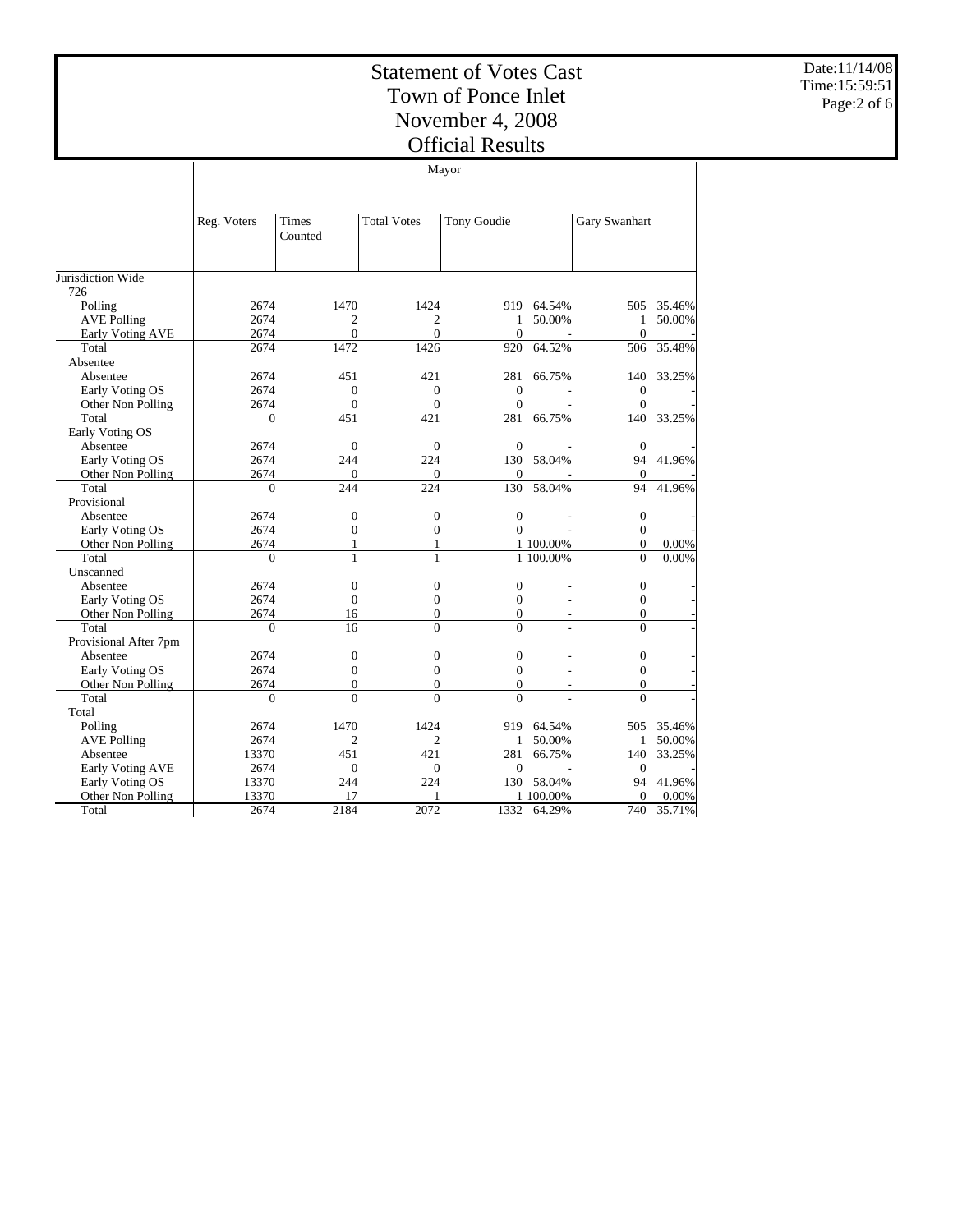Date:11/14/08 Time:15:59:51 Page:3 of 6

|                       | Council Member 2 |                  |                    |                |             |                      |                          |                 |          |
|-----------------------|------------------|------------------|--------------------|----------------|-------------|----------------------|--------------------------|-----------------|----------|
|                       |                  |                  |                    |                |             |                      |                          |                 |          |
|                       | Reg. Voters      | Times<br>Counted | <b>Total Votes</b> | Kris Derr      |             | Victor E. (Vic) McCl |                          | Frank V. Vitale |          |
| Jurisdiction Wide     |                  |                  |                    |                |             |                      |                          |                 |          |
| 726                   |                  |                  |                    |                |             |                      |                          |                 |          |
| Polling               | 2674             | 1470             | 1404               | 786            | 55.98%      | 389                  | 27.71%                   | 229             | 16.31%   |
| <b>AVE Polling</b>    | 2674             | 2                | $\mathbf{2}$       | $\mathbf{1}$   | 50.00%      | $\mathbf{1}$         | 50.00%                   | $\mathbf{0}$    | 0.00%    |
| Early Voting AVE      | 2674             | $\overline{0}$   | $\overline{0}$     | $\mathbf{0}$   |             | $\mathbf{0}$         |                          | $\mathbf{0}$    |          |
| Total                 | 2674             | 1472             | 1406               | 787            | 55.97%      | 390                  | 27.74%                   | 229             | 16.29%   |
| Absentee              |                  |                  |                    |                |             |                      |                          |                 |          |
| Absentee              | 2674             | 451              | 412                | 255            | 61.89%      | 86                   | 20.87%                   | 71              | 17.23%   |
| Early Voting OS       | 2674             | $\overline{0}$   | $\mathbf{0}$       | $\mathbf{0}$   |             | $\mathbf{0}$         |                          | $\mathbf{0}$    |          |
| Other Non Polling     | 2674             | $\overline{0}$   | $\mathbf{0}$       | $\mathbf{0}$   |             | $\Omega$             |                          | $\mathbf{0}$    |          |
| Total                 | $\mathbf{0}$     | 451              | 412                | 255            | 61.89%      | 86                   | 20.87%                   | 71              | 17.23%   |
| Early Voting OS       |                  |                  |                    |                |             |                      |                          |                 |          |
| Absentee              | 2674             | $\overline{0}$   | $\mathbf{0}$       | $\overline{0}$ |             | $\overline{0}$       |                          | $\mathbf{0}$    |          |
| Early Voting OS       | 2674             | 244              | 219                | 108            | 49.32%      | 80                   | 36.53%                   | 31              | 14.16%   |
| Other Non Polling     | 2674             | $\Omega$         | $\Omega$           | $\Omega$       |             | $\Omega$             |                          | $\Omega$        |          |
| Total                 | $\Omega$         | 244              | 219                | 108            | 49.32%      | 80                   | 36.53%                   | 31              | 14.16%   |
| Provisional           |                  |                  |                    |                |             |                      |                          |                 |          |
| Absentee              | 2674             | $\overline{0}$   | $\overline{0}$     | $\overline{0}$ |             | $\mathbf{0}$         |                          | $\mathbf{0}$    |          |
| Early Voting OS       | 2674             | $\overline{0}$   | $\mathbf{0}$       | $\theta$       |             | $\mathbf{0}$         |                          | $\overline{0}$  |          |
| Other Non Polling     | 2674             | 1                | 1                  |                | 1 100.00%   | $\mathbf{0}$         | 0.00%                    | $\mathbf{0}$    | $0.00\%$ |
| Total                 | $\Omega$         | 1                | 1                  |                | 1 100.00%   | $\Omega$             | 0.00%                    | $\Omega$        | 0.00%    |
| Unscanned             |                  |                  |                    |                |             |                      |                          |                 |          |
| Absentee              | 2674             | $\overline{0}$   | $\boldsymbol{0}$   | $\mathbf{0}$   |             | $\mathbf{0}$         |                          | $\mathbf{0}$    |          |
| Early Voting OS       | 2674             | $\overline{0}$   | $\boldsymbol{0}$   | $\mathbf{0}$   |             | $\mathbf{0}$         |                          | $\mathbf{0}$    |          |
| Other Non Polling     | 2674             | 16               | $\Omega$           | $\Omega$       |             | $\Omega$             |                          | $\Omega$        |          |
| Total                 | $\Omega$         | 16               | $\Omega$           | $\Omega$       |             | $\Omega$             |                          | $\Omega$        |          |
| Provisional After 7pm |                  |                  |                    |                |             |                      |                          |                 |          |
| Absentee              | 2674             | $\overline{0}$   | $\mathbf{0}$       | $\mathbf{0}$   |             | $\mathbf{0}$         |                          | $\mathbf{0}$    |          |
| Early Voting OS       | 2674             | $\overline{0}$   | $\overline{0}$     | $\mathbf{0}$   |             | $\mathbf{0}$         |                          | $\mathbf{0}$    |          |
| Other Non Polling     | 2674             | $\overline{0}$   | $\mathbf{0}$       | $\mathbf{0}$   |             | $\mathbf{0}$         | $\overline{\phantom{a}}$ | $\overline{0}$  |          |
| Total                 | $\Omega$         | $\theta$         | $\theta$           | $\theta$       |             | $\Omega$             |                          | $\Omega$        |          |
| Total                 |                  |                  |                    |                |             |                      |                          |                 |          |
| Polling               | 2674             | 1470             | 1404               |                | 786 55.98%  | 389                  | 27.71%                   | 229             | 16.31%   |
| <b>AVE Polling</b>    | 2674             | $\overline{2}$   | $\overline{c}$     | $\mathbf{1}$   | 50.00%      | $\mathbf{1}$         | 50.00%                   | $\mathbf{0}$    | 0.00%    |
| Absentee              | 13370            | 451              | 412                | 255            | 61.89%      | 86                   | 20.87%                   | 71              | 17.23%   |
| Early Voting AVE      | 2674             | $\overline{0}$   | $\mathbf{0}$       | $\mathbf{0}$   |             | $\theta$             |                          | $\theta$        |          |
| Early Voting OS       | 13370            | 244              | 219                | 108            | 49.32%      | 80                   | 36.53%                   | 31              | 14.16%   |
| Other Non Polling     | 13370            | 17               |                    |                | 1 100.00%   | $\Omega$             | 0.00%                    | $\Omega$        | $0.00\%$ |
| Total                 | 2674             | 2184             | 2038               |                | 1151 56.48% | 556                  | 27.28%                   | 331             | 16.24%   |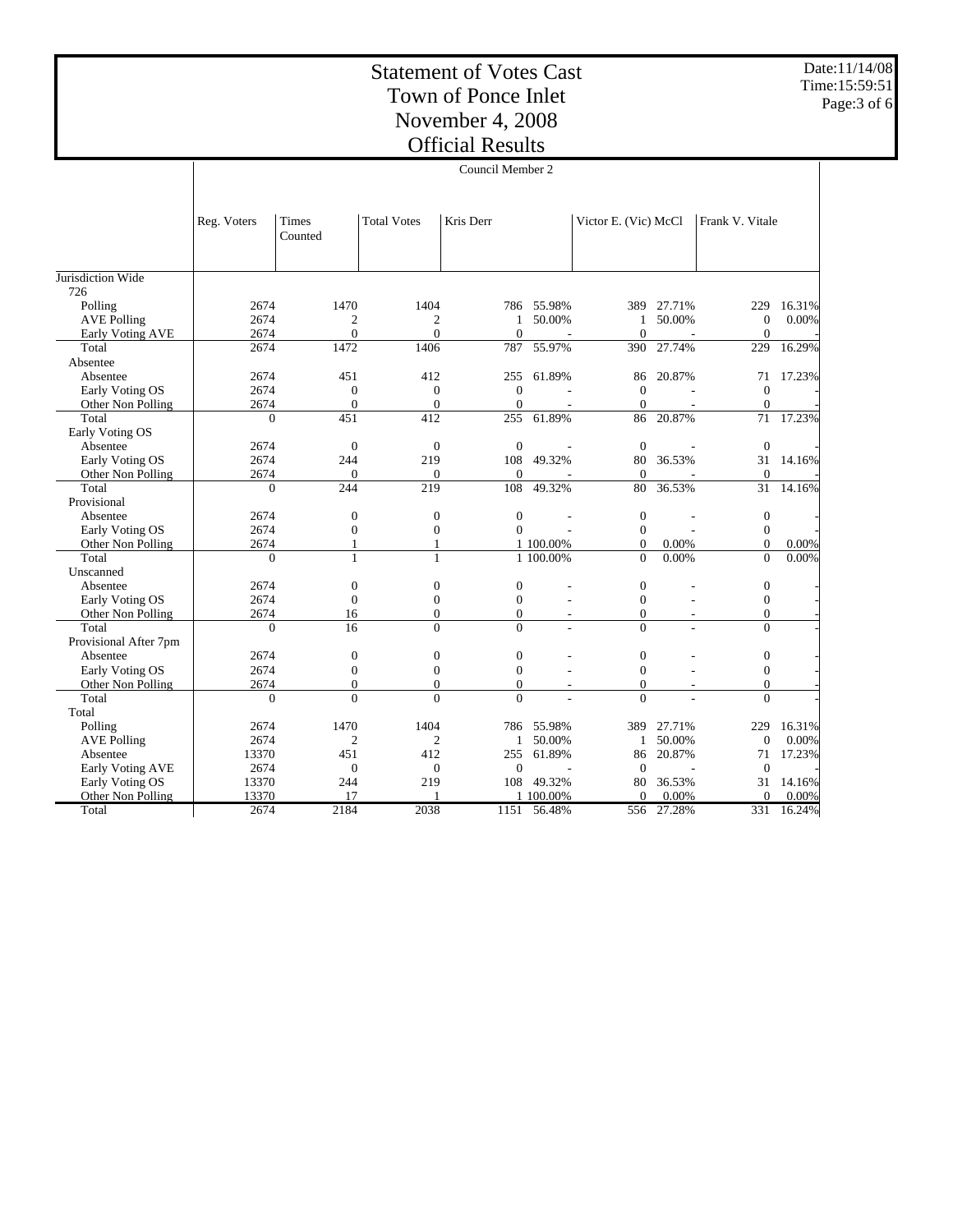Date:11/14/08 Time:15:59:51 Page:4 of 6

|                       | Council Member 4 |                  |                    |                      |                |                  |        |  |  |
|-----------------------|------------------|------------------|--------------------|----------------------|----------------|------------------|--------|--|--|
|                       | Reg. Voters      | Times<br>Counted | <b>Total Votes</b> | <b>Barbara Davis</b> |                | Jim Hinson       |        |  |  |
| Jurisdiction Wide     |                  |                  |                    |                      |                |                  |        |  |  |
| 726                   |                  |                  |                    |                      |                |                  |        |  |  |
| Polling               | 2674             | 1470             | 1408               |                      | 906 64.35%     | 502              | 35.65% |  |  |
| <b>AVE Polling</b>    | 2674             | $\overline{c}$   | $\mathbf{2}$       | $\mathbf{1}$         | 50.00%         | $\mathbf{1}$     | 50.00% |  |  |
| Early Voting AVE      | 2674             | $\mathbf{0}$     | $\mathbf{0}$       | $\theta$             | $\blacksquare$ | $\mathbf{0}$     |        |  |  |
| Total                 | 2674             | 1472             | 1410               | 907                  | 64.33%         | 503              | 35.67% |  |  |
| Absentee              |                  |                  |                    |                      |                |                  |        |  |  |
| Absentee              | 2674             | 451              | 417                | 277                  | 66.43%         | 140              | 33.57% |  |  |
| Early Voting OS       | 2674             | $\mathbf{0}$     | $\mathbf{0}$       | $\Omega$             |                | $\mathbf{0}$     |        |  |  |
| Other Non Polling     | 2674             | $\overline{0}$   | $\mathbf{0}$       | $\theta$             | L,             | $\mathbf{0}$     |        |  |  |
| Total                 | $\Omega$         | 451              | 417                | 277                  | 66.43%         | 140              | 33.57% |  |  |
| Early Voting OS       |                  |                  |                    |                      |                |                  |        |  |  |
| Absentee              | 2674             | $\overline{0}$   | $\mathbf{0}$       | $\theta$             |                | $\theta$         |        |  |  |
| Early Voting OS       | 2674             | 244              | 227                | 132                  | 58.15%         | 95               | 41.85% |  |  |
| Other Non Polling     | 2674             | $\overline{0}$   | $\mathbf{0}$       | $\mathbf{0}$         |                | $\mathbf{0}$     |        |  |  |
| Total                 | $\Omega$         | 244              | 227                | 132                  | 58.15%         | 95               | 41.85% |  |  |
| Provisional           |                  |                  |                    |                      |                |                  |        |  |  |
| Absentee              | 2674             | $\boldsymbol{0}$ | $\boldsymbol{0}$   | $\boldsymbol{0}$     |                | $\boldsymbol{0}$ |        |  |  |
| Early Voting OS       | 2674             | $\overline{0}$   | $\mathbf{0}$       | $\theta$             |                | $\overline{0}$   |        |  |  |
| Other Non Polling     | 2674             | $\mathbf{1}$     | $\mathbf{1}$       |                      | 1 100.00%      | $\mathbf{0}$     | 0.00%  |  |  |
| Total                 | $\Omega$         | 1                | $\mathbf{1}$       |                      | 1 100.00%      | $\Omega$         | 0.00%  |  |  |
| Unscanned             |                  |                  |                    |                      |                |                  |        |  |  |
| Absentee              | 2674             | $\overline{0}$   | $\mathbf{0}$       | $\mathbf{0}$         |                | $\mathbf{0}$     |        |  |  |
| Early Voting OS       | 2674             | $\mathbf{0}$     | $\mathbf{0}$       | $\mathbf{0}$         |                | $\mathbf{0}$     |        |  |  |
| Other Non Polling     | 2674             | 16               | $\mathbf{0}$       | $\mathbf{0}$         |                | $\mathbf{0}$     |        |  |  |
| Total                 | $\Omega$         | 16               | $\theta$           | $\Omega$             |                | $\Omega$         |        |  |  |
| Provisional After 7pm |                  |                  |                    |                      |                |                  |        |  |  |
| Absentee              | 2674             | $\boldsymbol{0}$ | $\boldsymbol{0}$   | $\boldsymbol{0}$     |                | $\boldsymbol{0}$ |        |  |  |
| Early Voting OS       | 2674             | $\boldsymbol{0}$ | $\mathbf{0}$       | $\mathbf{0}$         |                | $\mathbf{0}$     |        |  |  |
| Other Non Polling     | 2674             | $\overline{0}$   | $\mathbf{0}$       | $\Omega$             |                | $\Omega$         |        |  |  |
| Total                 | $\Omega$         | $\Omega$         | $\theta$           | $\Omega$             |                | $\Omega$         |        |  |  |
| Total                 |                  |                  |                    |                      |                |                  |        |  |  |
| Polling               | 2674             | 1470             | 1408               | 906                  | 64.35%         | 502              | 35.65% |  |  |
| <b>AVE Polling</b>    | 2674             | $\overline{2}$   | $\overline{c}$     | 1                    | 50.00%         | 1                | 50.00% |  |  |
| Absentee              | 13370            | 451              | 417                | 277                  | 66.43%         | 140              | 33.57% |  |  |
| Early Voting AVE      | 2674             | $\overline{0}$   | $\mathbf{0}$       | $\mathbf{0}$         |                | $\mathbf{0}$     |        |  |  |
| Early Voting OS       | 13370            | 244              | 227                | 132                  | 58.15%         | 95               | 41.85% |  |  |
| Other Non Polling     | 13370            | 17               | 1                  |                      | 1 100,00%      | $\mathbf{0}$     | 0.00%  |  |  |
| Total                 | 2674             | 2184             | 2055               | 1317                 | 64.09%         | 738              | 35.91% |  |  |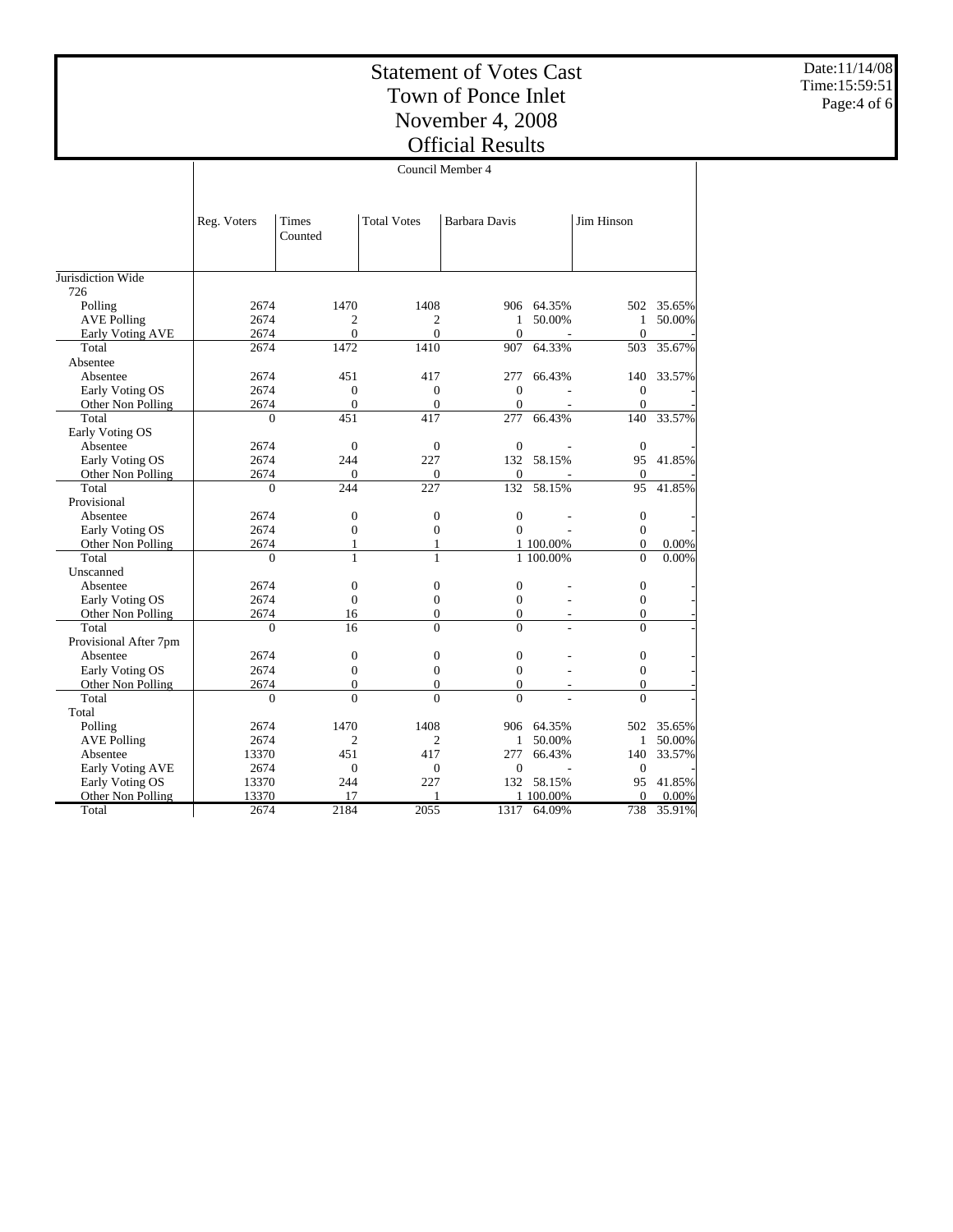Date:11/14/08 Time:15:59:51 Page:5 of 6

|                          | Referendum 1 |                  |                    |                  |            |                  |           |  |
|--------------------------|--------------|------------------|--------------------|------------------|------------|------------------|-----------|--|
|                          |              |                  |                    |                  |            |                  |           |  |
|                          | Reg. Voters  | Times<br>Counted | <b>Total Votes</b> | <b>YES</b>       |            | NO               |           |  |
|                          |              |                  |                    |                  |            |                  |           |  |
| Jurisdiction Wide<br>726 |              |                  |                    |                  |            |                  |           |  |
| Polling                  | 2674         | 1470             | 1433               |                  | 942 65.74% | 491              | 34.26%    |  |
| <b>AVE Polling</b>       | 2674         | 2                | 2                  |                  | 2 100,00%  | $\mathbf{0}$     | 0.00%     |  |
| Early Voting AVE         | 2674         | $\theta$         | $\Omega$           | $\Omega$         |            | $\Omega$         |           |  |
| Total                    | 2674         | 1472             | 1435               | 944              | 65.78%     | 491              | 34.22%    |  |
| Absentee                 |              |                  |                    |                  |            |                  |           |  |
| Absentee                 | 2674         | 451              | 443                | 292              | 65.91%     | 151              | 34.09%    |  |
| Early Voting OS          | 2674         | $\overline{0}$   | $\mathbf{0}$       | $\Omega$         |            | $\mathbf{0}$     |           |  |
| Other Non Polling        | 2674         | $\overline{0}$   | $\mathbf{0}$       | $\overline{0}$   |            | $\mathbf{0}$     |           |  |
| Total                    | $\theta$     | 451              | 443                | 292              | 65.91%     | 151              | 34.09%    |  |
| Early Voting OS          |              |                  |                    |                  |            |                  |           |  |
| Absentee                 | 2674         | $\overline{0}$   | $\mathbf{0}$       | $\mathbf{0}$     |            | $\boldsymbol{0}$ |           |  |
| Early Voting OS          | 2674         | 244              | 242                | 164              | 67.77%     | 78               | 32.23%    |  |
| Other Non Polling        | 2674         | $\overline{0}$   | $\mathbf{0}$       | $\mathbf{0}$     |            | $\mathbf{0}$     |           |  |
| Total                    | $\theta$     | 244              | 242                | 164              | 67.77%     | 78               | 32.23%    |  |
| Provisional              |              |                  |                    |                  |            |                  |           |  |
| Absentee                 | 2674         | $\overline{0}$   | $\overline{0}$     | $\mathbf{0}$     |            | $\boldsymbol{0}$ |           |  |
| Early Voting OS          | 2674         | $\boldsymbol{0}$ | $\mathbf{0}$       | $\mathbf{0}$     |            | $\Omega$         |           |  |
| Other Non Polling        | 2674         | 1                | 1                  | $\mathbf{0}$     | 0.00%      |                  | 1 100.00% |  |
| Total                    | $\theta$     | $\mathbf{1}$     | $\mathbf{1}$       | $\Omega$         | 0.00%      |                  | 1 100.00% |  |
| Unscanned                |              |                  |                    |                  |            |                  |           |  |
| Absentee                 | 2674         | $\boldsymbol{0}$ | $\boldsymbol{0}$   | $\boldsymbol{0}$ |            | 0                |           |  |
| Early Voting OS          | 2674         | $\overline{0}$   | $\overline{0}$     | $\overline{0}$   |            | $\overline{0}$   |           |  |
| Other Non Polling        | 2674         | 16               | $\mathbf{0}$       | $\boldsymbol{0}$ |            | $\boldsymbol{0}$ |           |  |
| Total                    | $\Omega$     | 16               | $\Omega$           | $\Omega$         |            | $\Omega$         |           |  |
| Provisional After 7pm    |              |                  |                    |                  |            |                  |           |  |
| Absentee                 | 2674         | $\boldsymbol{0}$ | $\boldsymbol{0}$   | $\mathbf{0}$     |            | $\boldsymbol{0}$ |           |  |
| Early Voting OS          | 2674         | $\boldsymbol{0}$ | $\boldsymbol{0}$   | $\mathbf{0}$     |            | $\boldsymbol{0}$ |           |  |
| Other Non Polling        | 2674         | $\boldsymbol{0}$ | $\overline{0}$     | $\overline{0}$   |            | $\mathbf{0}$     |           |  |
| Total                    | $\theta$     | $\Omega$         | $\Omega$           | $\Omega$         |            | $\Omega$         |           |  |
| Total                    |              |                  |                    |                  |            |                  |           |  |
| Polling                  | 2674         | 1470             | 1433               | 942              | 65.74%     | 491              | 34.26%    |  |
| <b>AVE Polling</b>       | 2674         | $\overline{2}$   | $\overline{2}$     |                  | 2 100.00%  | $\mathbf{0}$     | 0.00%     |  |
| Absentee                 | 13370        | 451              | 443                | 292              | 65.91%     | 151              | 34.09%    |  |
| Early Voting AVE         | 2674         | $\Omega$         | $\Omega$           | $\Omega$         |            | $\Omega$         |           |  |
| Early Voting OS          | 13370        | 244              | 242                | 164              | 67.77%     | 78               | 32.23%    |  |
| Other Non Polling        | 13370        | 17               |                    | $\Omega$         | 0.00%      |                  | 100.00%   |  |
| Total                    | 2674         | 2184             | 2121               | 1400             | 66.01%     | 721              | 33.99%    |  |
|                          |              |                  |                    |                  |            |                  |           |  |